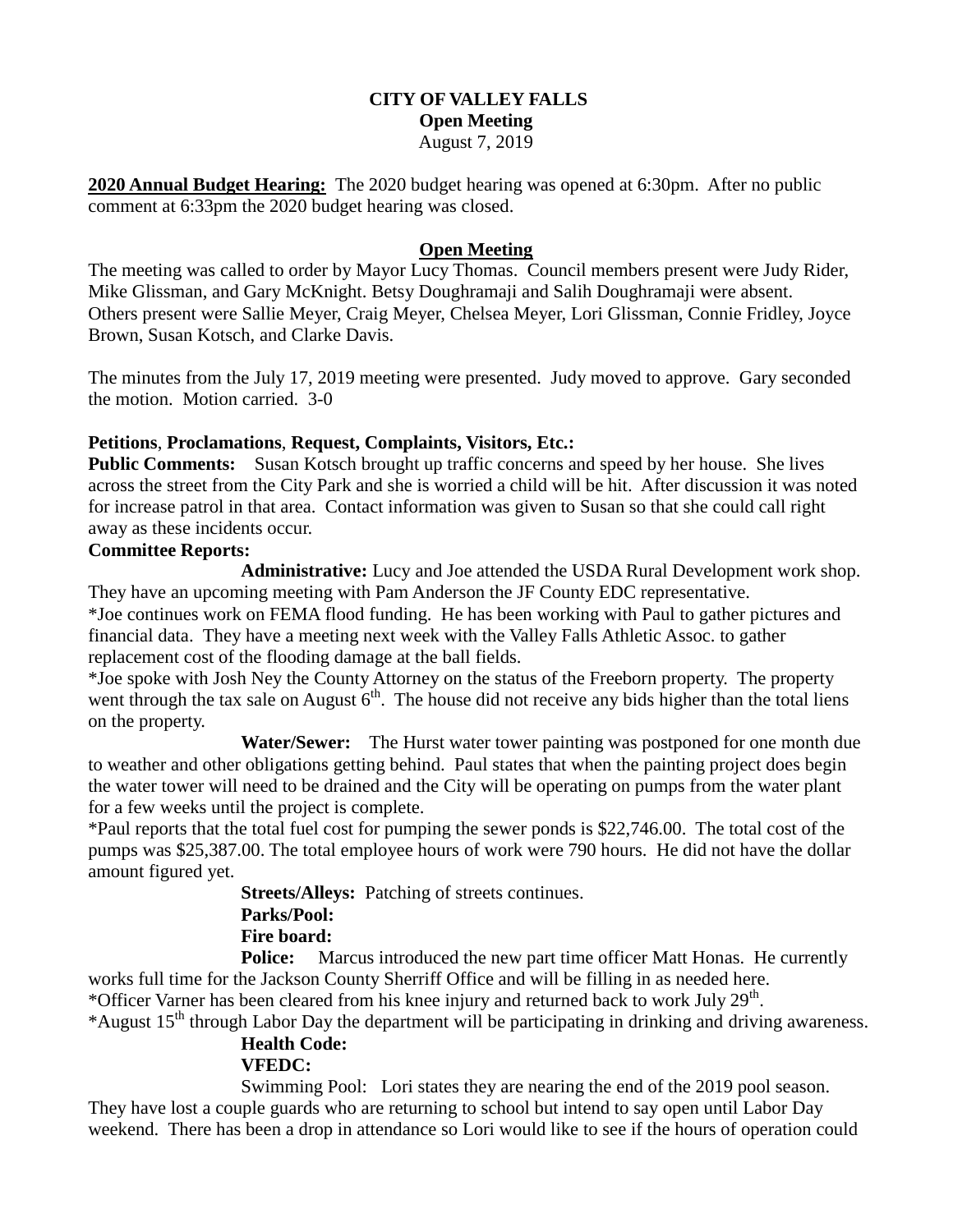be revised. The hours will be Monday through Friday 4:00pm to 7:00pm. The weekend hours would stay from 12:00pm—7:00pm. There was no objection from the Council.

\*Lori and Kathy are working on a closing plan for Labor Day weekend.

\*Lori would like to arrange a meeting with the pool committee in the near future to close out the 2019 pool season.

# **Old Business: Governmental Assistance Services/CDBG/LMI Survey:** Topic tabled.

**New Business: Annual Renewal BCBS Insurance/Advance Life Insurance:** The annual BCBS/Advance Insurance was presented. The single premium increased to \$537.31. There was no change to the Life Insurance Policy. Gary moves to continue to cover a single policy and to renew the annual insurance for both BCBS and Advance Insurance. Mike seconds the motion. Motion carried 3-0.

**Watson Development Group:** David Watson and his assistant Melanie were here to discuss some ideas of development for the lot he won in the City raffle. The lot of choice is #8 and he has ideas of building two houses on one lot. This lot is the biggest lot of choice in the Barnes Addition and he feels he can complete both homes and still be within the appropriate set back requirements. He would like to start with those two homes and prefers to sale all homes that he builds there, but wanted to discuss the option of renting out the homes if they don't sell right away. This brought up the discussion of the restrictive covenants and the line item that states no rental properties allowed. David reports that when he went over to the County Deeds office the restrictive covenants were not filed there. Staff would like to take some time to research this and see what steps it would take to get these filed because the Council's intent was not to have a bunch of rental properties in that addition. The topic of the restrictive covenants was tabled until the Doughramaji's return. David stated he will come back next meeting and have the lot staked out so the Council could get a visual of the layout of the two homes. Discussion continues.

**Craig Meyer Garage variance:** Craig and Chelsea Meyer were here to discuss a variance request for a detached metal garage they want to build on their property at 902 19<sup>th</sup> Street. The rear set back requirement is 20ft and they are requesting a 10ft rear variance. The zoning board has met and reviewed all plans and approved for recommendation to the Council. The second requirement for a variance is a 20day waiting period for publication and notification to all surrounding neighbors. Craig is requesting to wave the waiting period because there are no neighbors in the designated 200ft radius and he would like to begin work soon due to contractors already being scheduled. Gary moves to accept the 10ft variance and to wave the 20day waiting period so that Craig can begin building immediately. Mike seconds the motion. Motion carried 3-0. In the future the Council will have the ability to make adjustments and exceptions to zoning requirements as a case by case basis as projects come up.

**Cleaning Service:** An RFP was sent out for cleaning services but there were no bids returned. A big part was due to the insurance requirement. After discussion Joe recommended one of our current summer help employees (Skye Page) and suggested approx. 7-10hours per week at \$10 per hour. There was no objection from the Council.

**2019 STO & UPOC:** The 2019 Standard Traffic Ordinance 14-115 was presented to the Council. Gary moves to adopt the new ordinance. Mike seconds the motion. Motion carried 3-0. The 2019 Uniform Public Offense Ordinance 11-113 was presented. Mike moves to adopt the new